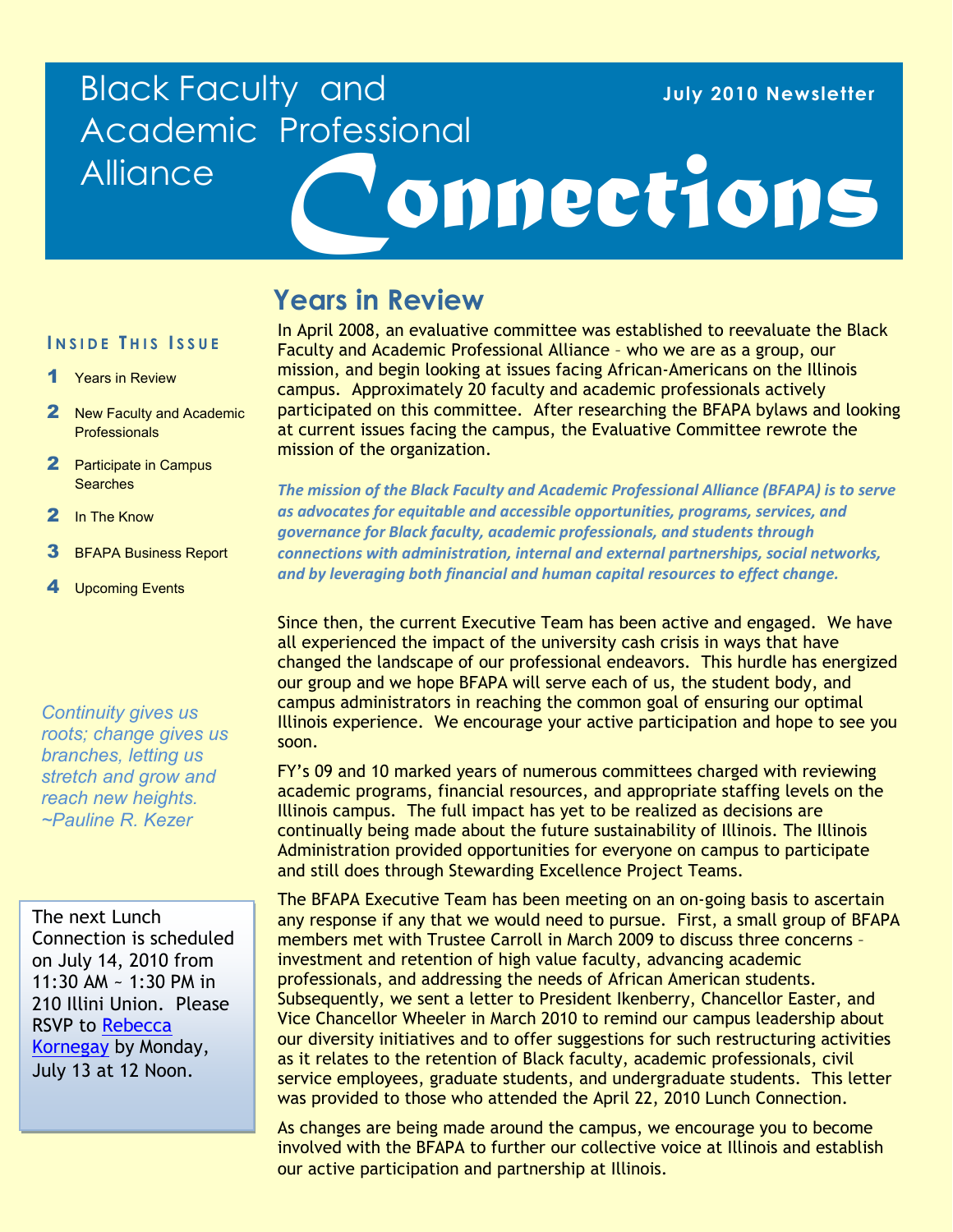## **NEW Faculty and Academic Professionals**

Rory James

Director, Bruce D. Nesbitt African American Cultural Center Start Date: June 16, 2010

**BFAPA Participation in Open Position Searches**

The Dean of Students Office is conducting a search for the new **Director of the Office of Minority Student Affairs**. Three candidates have been identified and all are invited to meet the candidates in an Open Forum to hear presentations and ask questions. Resumes and rating sheets will be available at the presentations in 406 Illini Union.

Wednesday, July 7, 2010 Mercedes Ramirez-Fernandez, candidate  $2:30$  PM  $\sim$  3:15 PM

Monday, July 12, 2010 Jacqueline Faulkner, candidate 2:00 PM ~ 2:45 PM

Wednesday, July 14, 2010 Wallace Southerland, candidate 2:30 PM ~ 3:15 PM

## **Illinois Facts to Know**

#### **Microsoft Campus Agreement (CA) Enrollment**

Starting July 1, 2010, all Urbana/Champaign faculty and staff will be licensed for Windows Upgrades, Office, and Enterprise CALs on University-owned computers at no cost. Graduate and professional students will be licensed for Windows upgrades and Office on their personal machines and will be able to purchase media for \$5 per title. The Microsoft CA subscription program covers these applications and entitles eligible parties to new version releases during the subscription term.

Current faculty, staff or students can purchase Microsoft software for personal use through the U of I Webstore using a personal credit card. You have the option of picking up the media at the Illini Union Flash Drive (IFD) or having the software mailed directly to you for a nominal shipping fee.

Many Microsoft products are available to faculty, staff and students of S.T.E.M. (Science, Technology, Engineering and Math) or V.I.D.A (Visualization, Illustration, Design, and Art) departments for research and/or instructional purposes free of charge under the MSDNAA program. These offers can be accessed by clicking on the Departments tab located at the top of the main WebStore screen. Please contact [webstore@illinois.edu](mailto:webstore@illinois.edu) if you have questions about your MSDNAA eligibility.

Faculty/Staff wanting to purchase Microsoft products for University owned machines must purchase their software directly from Central Stores.

*Education is for improving the lives of others and for leaving your community and world better than you found it. ~ Marian Wright Edelman*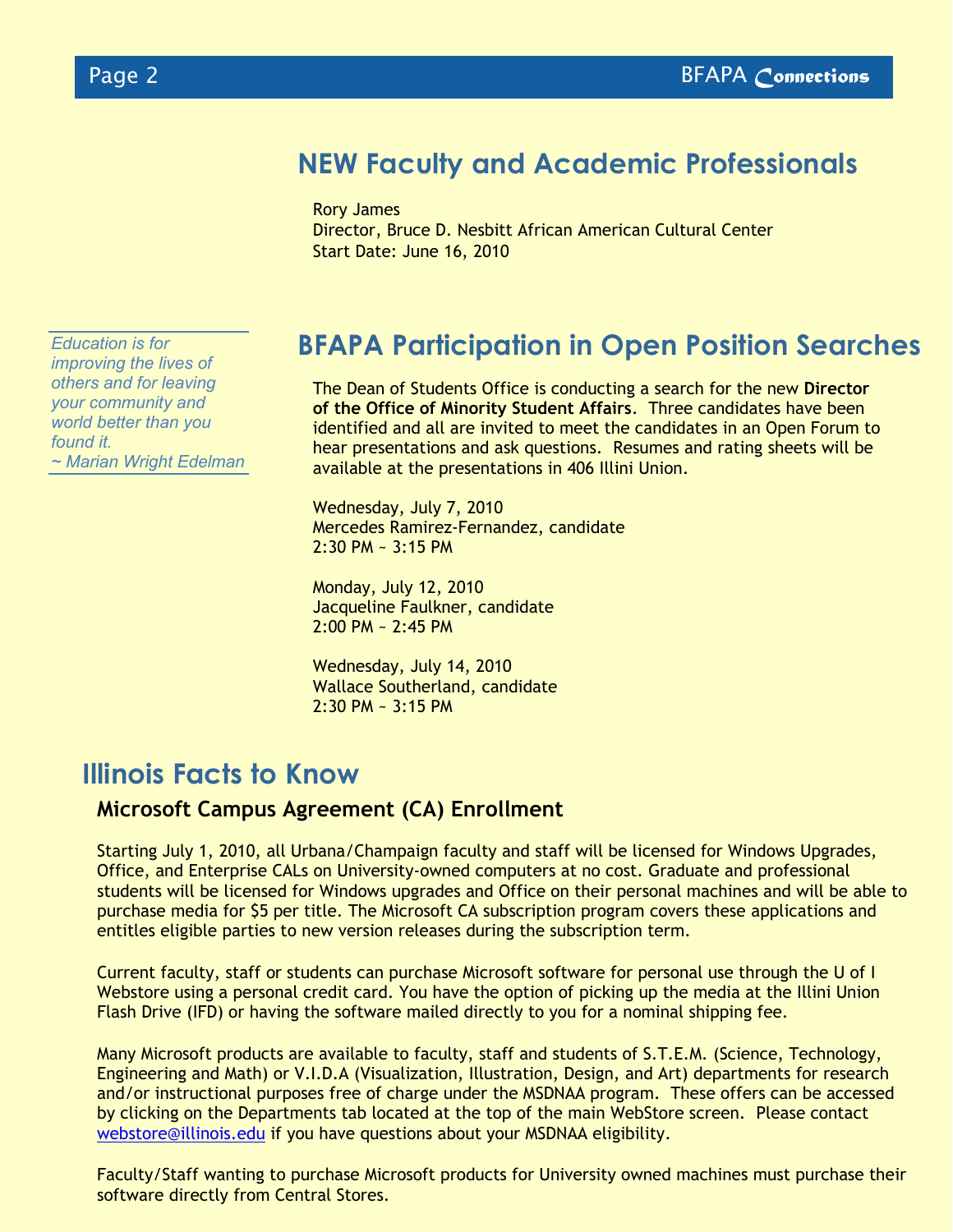## **Taking Care of Business**

- The Black Faculty and Academic Professional Alliance need your help. We invite your participation to work on committees as we expand our team. The chair of each committee will sit on the BFAPA Executive Team. While this list of committees is not exhaustive our current needs are:
	- Laws Committee drafts and amends the BFAPA guiding principles.
	- Professional Development and Training Committee Identifies opportunities on the Illinois campus for BFAPA members to participate in and to develop new leadership opportunities and contribute to the larger community
	- Social/Networking Committee plans lunch connections; receptions for new staff; collaborations with Black Alumni Network, Department of African American Studies, Bruce D. Nesbitt African American Cultural Center, Academic Human Resources, Office of Equal Opportunity and Access; and others as necessary.
	- Communications Committee involved with the marketing and communications aspects of the BFAPA including monthly *Connections* Newsletter, email, wiki and a new Website.
	- Recruitment and Retention Committee Monitors efforts at recruiting and retaining Black faculty, instructors, and other professionals at Illinois.

#### ❖ BFAPA Treasury Report

- BFAPA's funded the Fall 2008 Holiday event at a cost to us of \$823.00.
- The topic of the Annual Membership dues was discussed at the April 22, 2010 Lunch Connection. The BFAPA has previously collected dues as a way to plan social and networking activities for the Alliance and had not been collected since Fall 2008. The BFAPA Executive Team has decided to reinstate the membership dues for FY11 beginning July 1, 2010. We would like to distribute funds by allocating 50% to Student Gift Awards, 25% to Meetings/Luncheons/Events, and 25% to other activities or future needs. If members agree, a sub-committee would be established under the Treasurer to research and establish an appropriate assessment to the membership and investigate ways to provide monetary or gift awards to Black Graduate and Undergraduate students.
- Annual Membership dues are \$20 and are payable by cash or check (made payable to the BFAPA). Payments will be collected at our monthly Lunch Connections or bimonthly Business Meetings.

*Courage is the most important of all virtues, because without courage you can't practice any other virtue consistently. You can practice any virtue erratically, but nothing consistently without courage. ~ Maya Angelou*